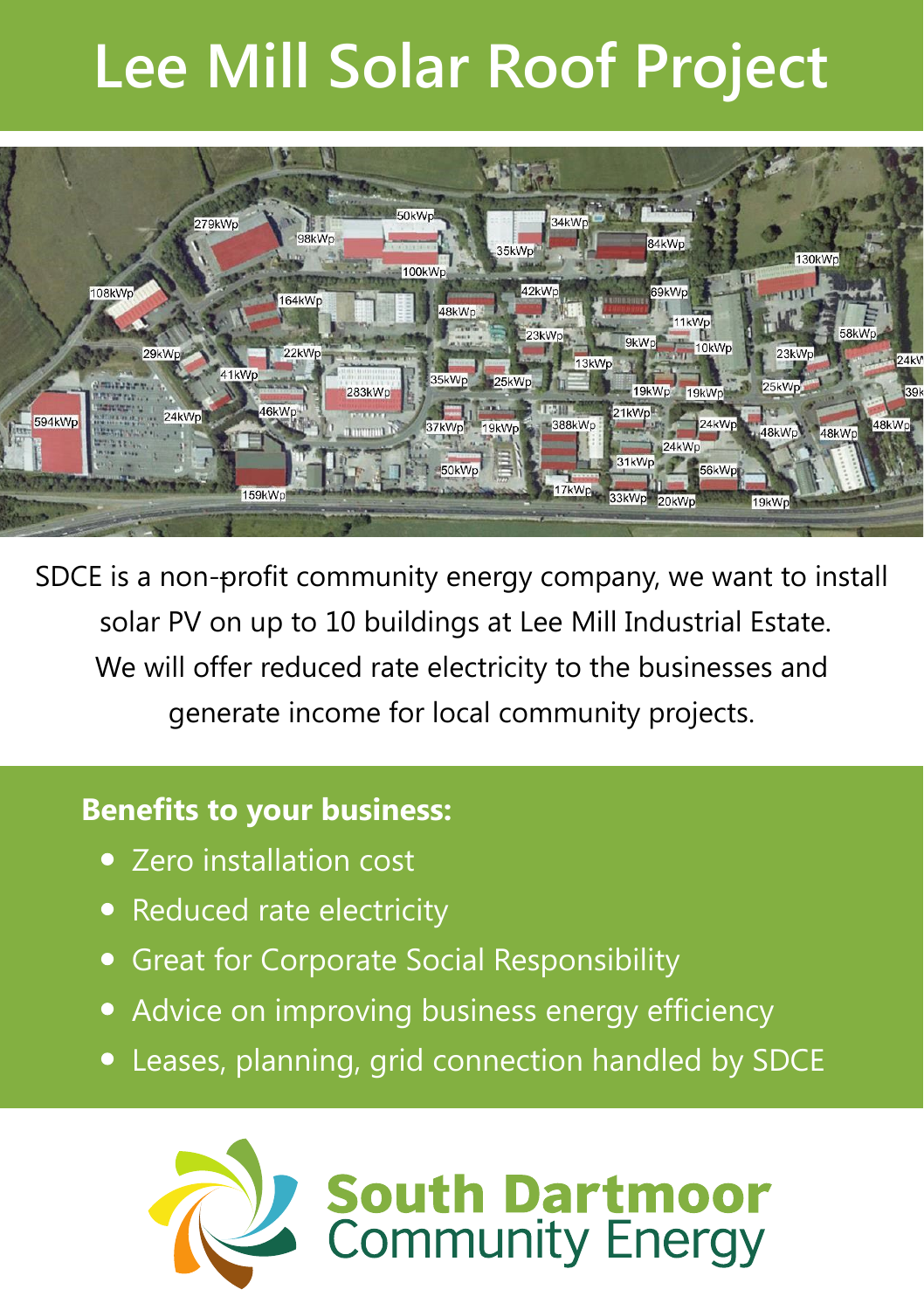

#### **Project overview**

SDCE has been awarded a grant to undertake feasibility studies on up to 10 buildings at the Lee Mill Industrial Estate and the surrounding areas with a view to install between 300kWp to 1,000kWp of solar photovoltaic electricity generation for the benefit of the community and community investors.

Step 1: Register your interest

Step 2: SDCE contacts you to arrange a no obligation meeting

Step 3: You agree to take part in the study, and provide electricity data and allow access for a site survey

Step 4: If site is suitable, we will carry out detailed modelling

Step 5: SDCE will launch a community share offer and invite investment

Step 6: System is installed

### **Benefits for the community**

SDCE expect be able to generate between £1,500 and £3,000 each year from this project that will be used directly for the benefit of local community initiatives.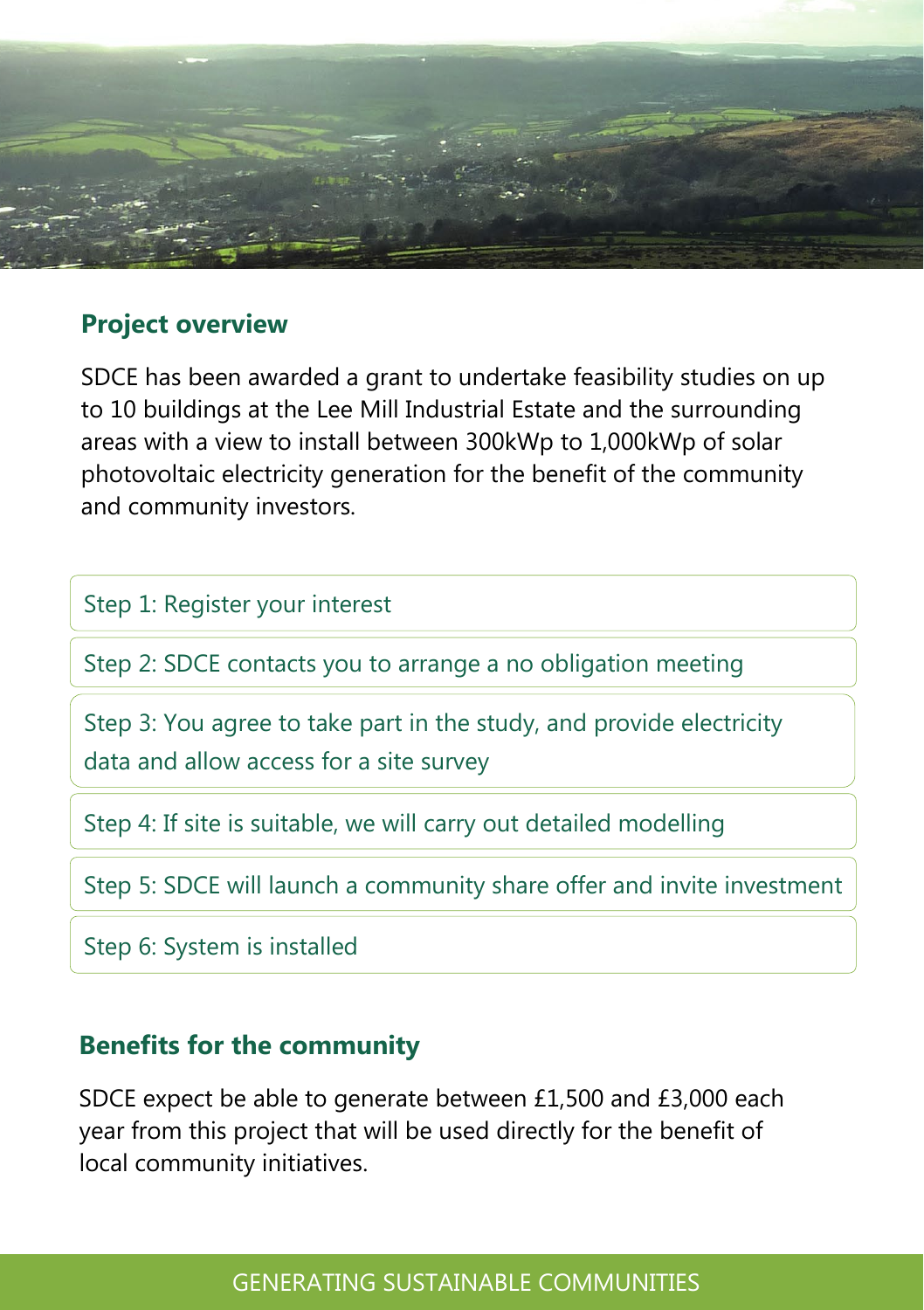

## **Benefits for tenants**

Tenants will benefit from low cost electricity approximately 3p per kWh below market rates.

We anticipate that the following savings can be achieved, to be confirmed following a detailed site survey:

| <b>Array output</b> | <b>Array size</b> | <b>Estimated annual</b><br>generation | <b>Estimated annual</b><br>bill saving |
|---------------------|-------------------|---------------------------------------|----------------------------------------|
| 30kWp               | 56m <sup>2</sup>  | 36MWh                                 | £790                                   |
| 50kWp               | 93m <sup>2</sup>  | 53MWh                                 | £1,320                                 |
| 200kWp              | 374m <sup>2</sup> | <b>210MWh</b>                         | £5,280                                 |

## **Benefits for Landlords**

By engaging with tenants on the installation of photovoltaic electricity generation on your buildings you can expect:

- Increased good will with your tenants
- Improved business certainty through reducing tenants overheads
- Greater likelihood of renewed leases
- Increased building value